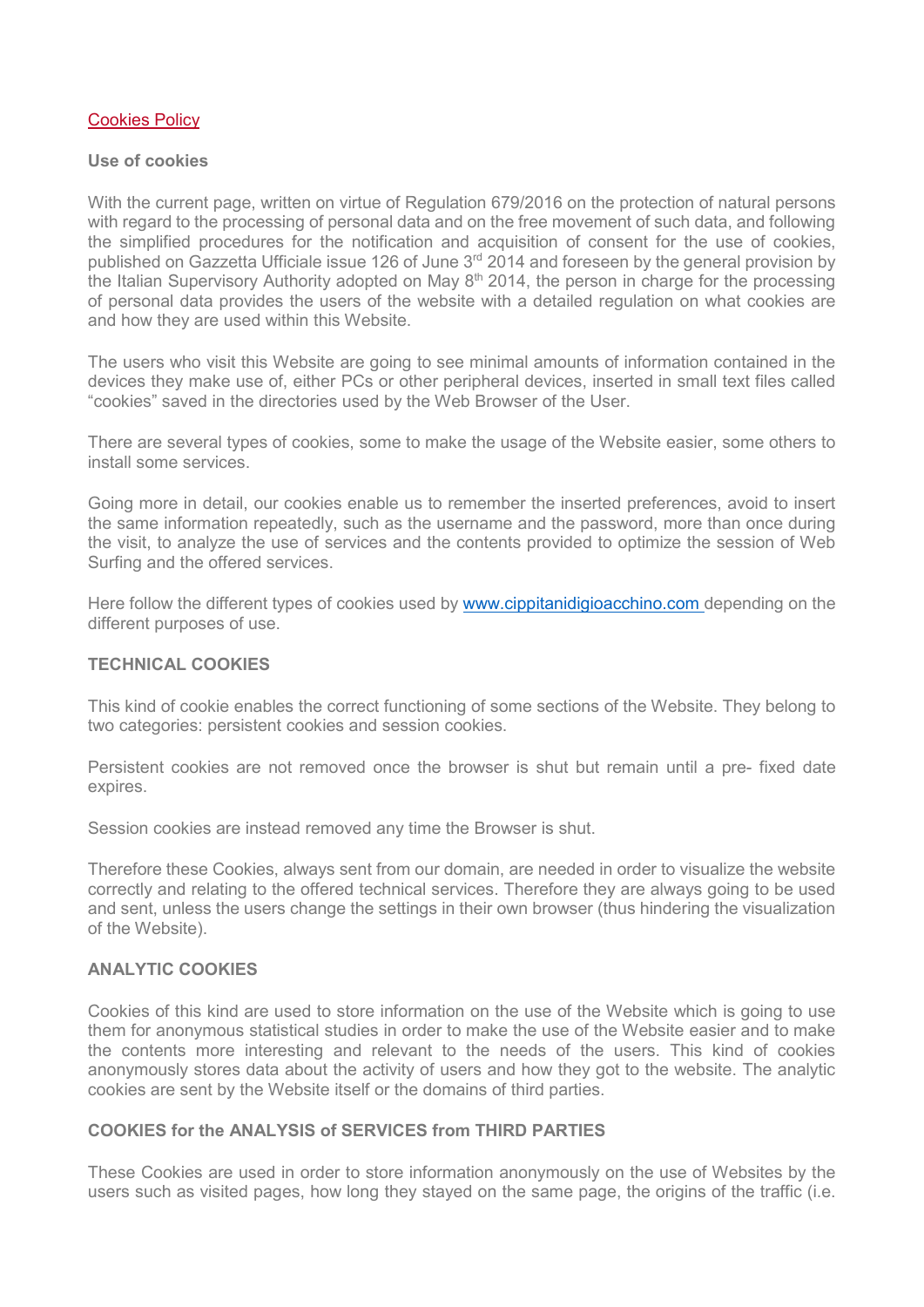from where it comes, age, sex and interests for advertising purposes). These Cookies are sent by domains of Third Parties external to the Website.

## **COOKIES to integrate products and software functions of third parties**

This type of cookies integrates functionalities developed by third parties within the pages of the Website such as the icons and the preferences expressed in social networks in order to share the contents of the website or to use software services of third parties (such as softwares to generate the maps and further softwares providing additional services). These cookies are sent by domains of Third Parties and by partner websites offering their functionalities among the pages of the Website.

# **PROFILING COOKIES**

These cookies are needed to create profile users in order to send ads according to the preferences shown by the user in the pages of the website.

[www.cippitanidigioacchino.com](http://www.cippitanidigioacchino.com/) does not make use of profiling cookies.

On virtue of the law in force, [www.cippitanidigioacchino.com](http://www.eucore.eu/) is not obliged to ask for consent for technical and analytic cookies, since these last are needed in order to provide our services.

As of any other kind of cookies the consent can be expressed by the User with one or more than one of the following ways:

- By means of specific configurations of the Browser in use or the related informatics programmes used to visit the pages of the Website.
- By changing the settings governing the use of settings by third parties.

These two solutions might both prevent the user from using or visualizing some parts of the Website.

## **Websites and services by third parties**

The Website could also contain some links to other Websites providing their own Privacy Policy which can also differ from that one established by [www.cippitanidigioacchino.com](http://www.cippitanidigioacchino.com/) and for which the current Website is not responsible.

Here follows a list of technical and analytic cookies used by this Website:

## **Services for statistics**

## Google Analytics

The service of statistics Google Analytics used by this Website is a system able to trace the behaviour of users while they navigate on the Internet. Cookies released by this service are used to collect information on the use of the Website and also to make detailed statistical enquiries of which the website administrator can make use anonymously. Google, the owner of the service, is going to use these data in order to share them with other services provided by Google itself and to produce ads (proposed through the channels AdSense), which the users are going to like. This website does not profile first party data and does not have any agreement with Google to first party profile.

## **Anonymous Google Analytics**

This Website uses the system of Google Analytics anonymously. Through this way of usage Google is going to register the IP address of the user in a non-extended way, thus ensuring that the user stays anonymous.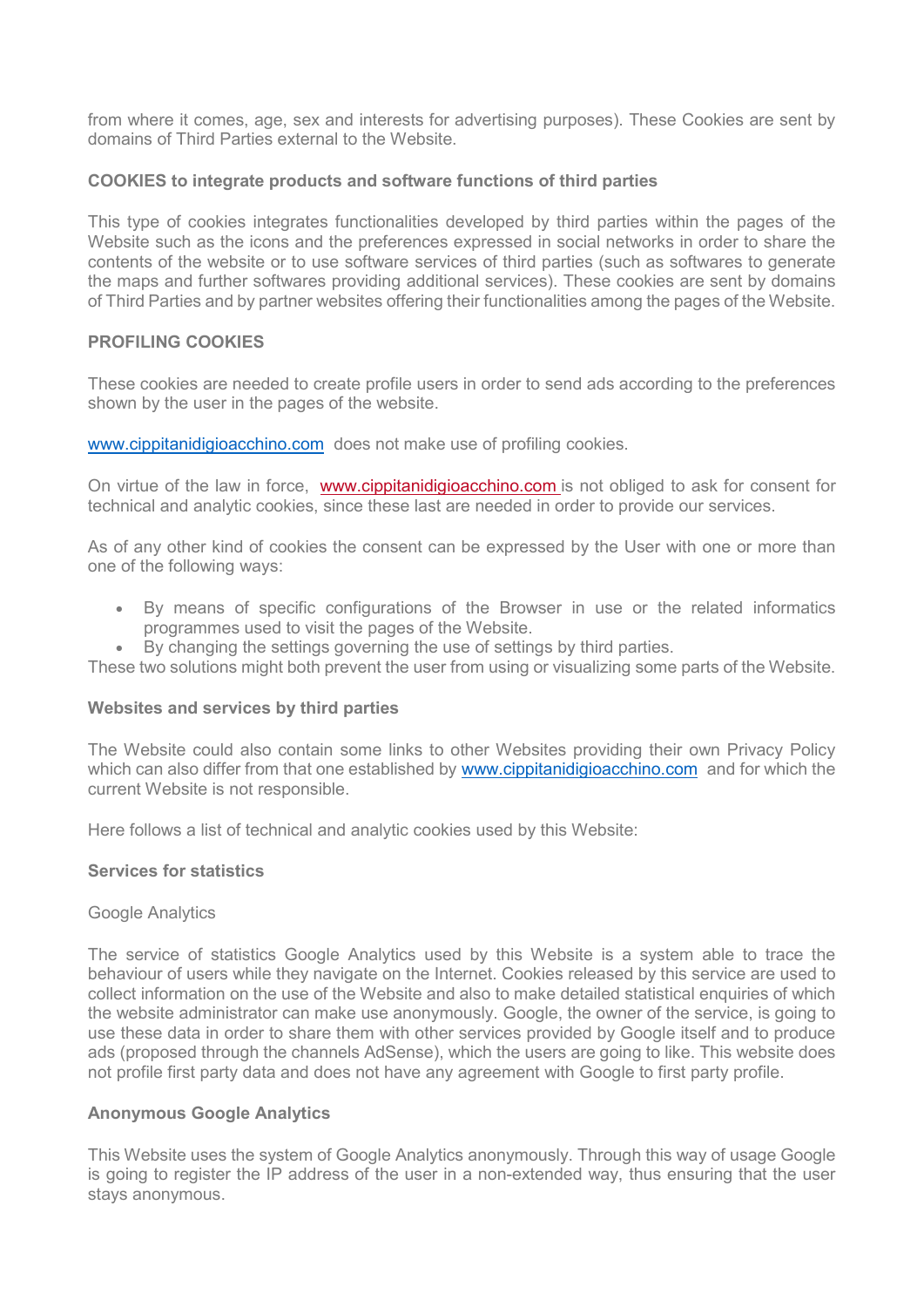This modality is active just within EU Countries.

**Links**

[http://www.google.com/intl/en\\_uk/analytics/](http://www.google.com/intl/en_uk/analytics/)

<https://support.google.com/analytics/answer/6004245?hl=en>

<https://developers.google.com/analytics/devguides/collection/analyticsjs/cookie-usage>

<https://tools.google.com/dlpage/gaoptout?hl=en=GB>

# **Google Maps**

This Website uses pieces of code coming from the Website <https://maps.google.com/> in order to show some maps in its own pages. The service Google Maps installs some technical cookies which are used just for the functioning of the service and other profiling cookies which are able to keep trace of the behaviour of the user. These cookies can be kept installed in the browser of the user for longer than a single session. The cookies released by Google maps are used by this Website to profile first party data and there is no agreement between the managers of this Website and Google to profile first party data. For additional information and the deactivation of cookies related to this service, go to the following websites:

[https://www.google.com/intl/en\\_UK/help/terms\\_maps.html](https://www.google.com/intl/en_UK/help/terms_maps.html)

<https://www.google.it/intl/en/policies/technologies/cookies/>

<https://www.google.it/intl/en/policies/technologies/managing/>

# **YOUTUBE**

This Website uses pieces of codes coming from the Website https://www.youtube.com/ in order to show some videos contained in its own pages. The service YouTube installs some technical cookies used just for the functioning of the service and some profiling cookies which are able to keep trace of the behaviour of the user. These cookies can be kept installed in the browser of the user for longer than a single session.

This Website does not use cookies released by Youtube to profile first party data and there is no agreement with Youtube to profile first party data.

For additional information about these cookies and how to remove them, go to the following websites:

<https://www.google.it/intl/en/policies/technologies/cookies/>

<https://www.google.it/intl/en/policies/technologies/managing/>

## **SOCIAL NETWORKS**

This Website can use pieces of codes coming from social networks Twitter, Facebook, Pinterest, Instagram, Issuu, Linkedin. These services install some technical cookies which are used just for the functioning of the service and some profiling cookies which are able to keep trace of the behaviour of the user. These cookies can be kept installed in the browser of the user for longer than the single session. This Website does not use these cookies to profile first party data and there is no agreement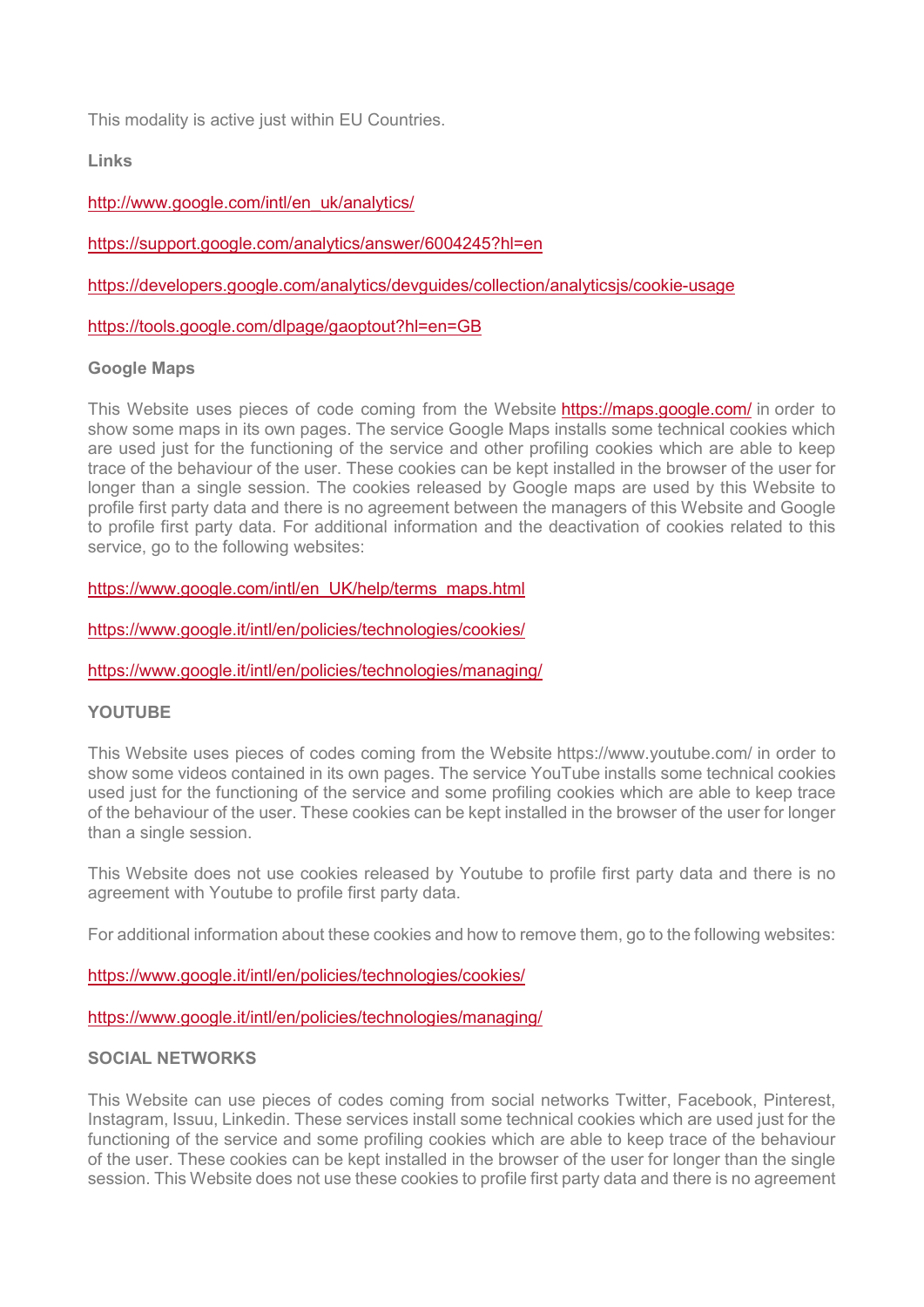with the managers of these social networks to profile first party data. For additional information go to the following websites:

<http://issuu.com/legal/terms>

[https://support.twitter.com/articles/20170514-twitters-use-of-cookies-and-similar-technologies#](https://support.twitter.com/articles/20170514-twitters-use-of-cookies-and-similar-technologies)

[https://instagram.com/about/legal/privacy/Instagram privacy policy](https://instagram.com/about/legal/privacy/Instagram%20privacy%20policy)

[https://www.linkedin.com/legal/cookie-policy?trk=hb\\_ft\\_cookie](https://www.linkedin.com/legal/cookie-policy?trk=hb_ft_cookie)

<https://about.pinterest.com/it/terms-service>

[https://www.facebook.com/help/cookies?ref\\_type=sitefooter](https://www.facebook.com/help/cookies?ref_type=sitefooter)

**Systems for the management of Google Chrome cookies**

- Open the Browser Chrome
- Click on the menu present on the Toolbar of the Browser next to the Window to insert URL of a searched Website
- Click on Show Advanced Settings
- In the section "Privacy" click on the button "Contents settings"
- In the section "Cookie" you can change the following settings related to cookies:
- To allow the local saving of data
- To change the local data just up to the closing of the browser
- To block the cookies of Third Parties and the data of the Websites
- To manage the exceptions for some Internet Websites
- To remove one or any cookie

For additional information visit the page created on purpose.

## **Mozilla Firefox**

- Open the Browser Mozilla Firefox.
- Click on the menu you can find on the Toolbar of the Browser next to the Window to insert the URL of a searched Website
- Select Options
- Select the panel Privacy
- Click on Show Advanced Settings
- In the section "Privacy" click on the button "Contents settings"
- In the section "Tracking" you can modify the following settings related to cookies:
- Ask the Websites not to track anything
- Tell the Websites your consent to be tracked
- Do not communicate any preference related to personal data tracking
	- From the section "Chronology" you can: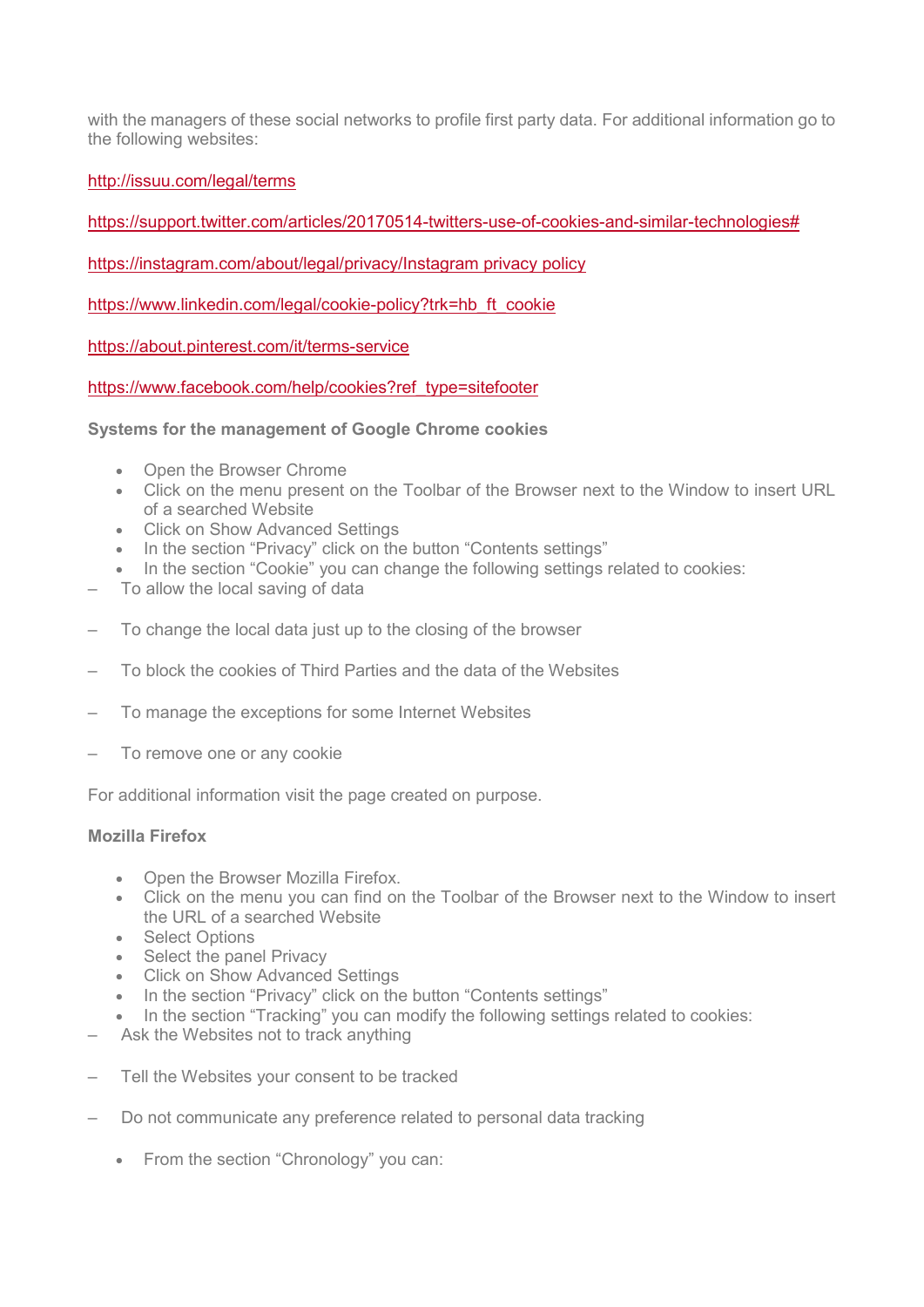– Through selecting "Use customized settings" choose to accept the cookies of third parties (always, from the most visited web sites or never) and to store them for a limited period of time (until they expire, until the closing of Firefox or to ask any time).

– Remove the single cookies stored

For further information visit the page created on purpose.

## **Internet Explorer**

- Open the Internet Explorer Browser
- Click on the Tools Menu and choose Internet options
- Click on Privacy tab and in the section "Settings" change the slider according to the wished action for cookies:
- Block all cookies
- Accept all cookies

– Select the websites from which you can get cookies: move the cursor to an intermediate location so as not to block or allow all cookies, then push on Websites, in the box Web Sites URL type an Internet Website and then push on Block or Allow.

For further information visit the page created on purpose.

## **Safari 6**

- Open the Browser Safari
- Click on Safari, select Preferences and push on Privacy
- In the section Block Cookies indicate how Safari has to accept cookies coming from Internet websites
- To see which Websites have stored the cookies click on Details.

For additional information visit the page created on purpose.

# **Safari IOS (mobile devices)**

- Open the Browser Safari IOS
- Touch on Settings and then Safari
- Touch on Block Cookies and choose between several options: "Never", "from Third Parties and Advertisers" or "Always".

If you wish to delete all the cookies stored in Safari, touch on Settings, then on Safari and finally on Delete Cookie and data.

For more information visit the page created on purpose

## **Opera**

- Open the Browser Opera
- Click on Preferences then on Advanced Settings and finally on Cookie
- Select one of the following options:
- Accept all the cookies

– Accept all the cookies only from the visited Website: the cookies from third parties and that are sent from a domain other than that one you are currently visiting will be rejected.